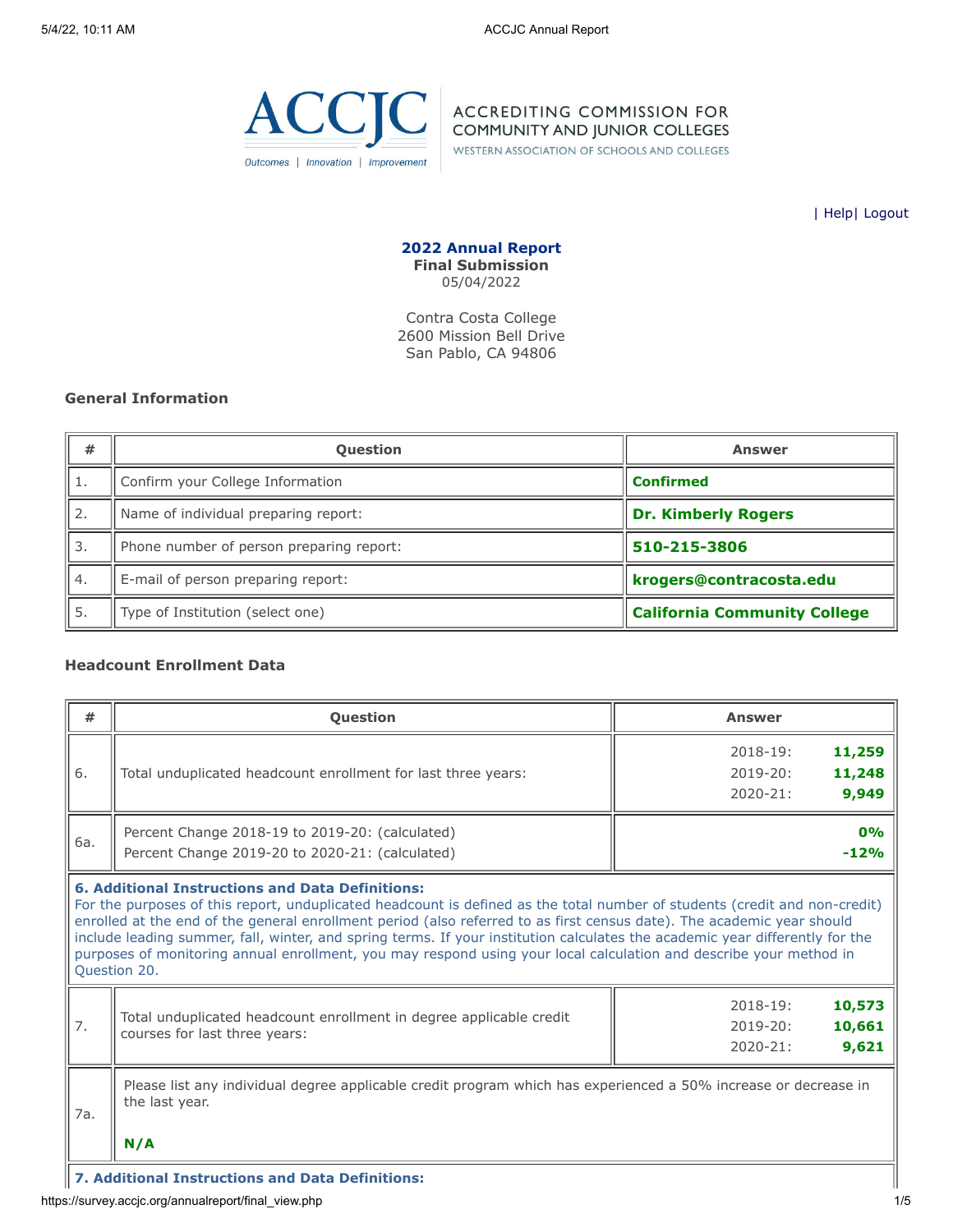#### 5/4/22, 10:11 AM ACCJC Annual Report

Per federal regulations, ACCJC is responsible for monitoring for significant program growth (or decline) that may potentially impact an institution's ability to meet Accreditation Standards. ACCJC does not determine what constitutes a program for colleges. For the purposes of this report, you may define degree-applicable credit programs as appropriate for the context of your institution's unique mission.

# **Distance Education and Correspondence Education**

| #                                                                                                                                                                                                                                                                                                                                                                                                                                                                                                                                                                                                                                                                                                                                                                                                                                                                                                                                                                                                                                                                                                                                                                                                                             | Question                                                                                                                                                                                                                                                                                                                                                                                        | <b>Answer</b>                                            |  |  |  |  |  |  |
|-------------------------------------------------------------------------------------------------------------------------------------------------------------------------------------------------------------------------------------------------------------------------------------------------------------------------------------------------------------------------------------------------------------------------------------------------------------------------------------------------------------------------------------------------------------------------------------------------------------------------------------------------------------------------------------------------------------------------------------------------------------------------------------------------------------------------------------------------------------------------------------------------------------------------------------------------------------------------------------------------------------------------------------------------------------------------------------------------------------------------------------------------------------------------------------------------------------------------------|-------------------------------------------------------------------------------------------------------------------------------------------------------------------------------------------------------------------------------------------------------------------------------------------------------------------------------------------------------------------------------------------------|----------------------------------------------------------|--|--|--|--|--|--|
| 8.                                                                                                                                                                                                                                                                                                                                                                                                                                                                                                                                                                                                                                                                                                                                                                                                                                                                                                                                                                                                                                                                                                                                                                                                                            | Do you offer Distance Education?                                                                                                                                                                                                                                                                                                                                                                | <b>Yes</b>                                               |  |  |  |  |  |  |
| 8a.                                                                                                                                                                                                                                                                                                                                                                                                                                                                                                                                                                                                                                                                                                                                                                                                                                                                                                                                                                                                                                                                                                                                                                                                                           | Total unduplicated headcount enrollment in distance education in last<br>three years:                                                                                                                                                                                                                                                                                                           | 2018-19<br>4,468<br>2019-20<br>5,285<br>2020-21<br>8,603 |  |  |  |  |  |  |
| 8b.                                                                                                                                                                                                                                                                                                                                                                                                                                                                                                                                                                                                                                                                                                                                                                                                                                                                                                                                                                                                                                                                                                                                                                                                                           | Percent Change 2018-19 to 2019-20: (calculated)<br>Percent Change 2019-20 to 2020-21: (calculated)                                                                                                                                                                                                                                                                                              | 18%<br>63%                                               |  |  |  |  |  |  |
|                                                                                                                                                                                                                                                                                                                                                                                                                                                                                                                                                                                                                                                                                                                                                                                                                                                                                                                                                                                                                                                                                                                                                                                                                               | If your institution experienced more than a one-year increase (or decrease) of 50%, please explain:                                                                                                                                                                                                                                                                                             |                                                          |  |  |  |  |  |  |
| 8c.                                                                                                                                                                                                                                                                                                                                                                                                                                                                                                                                                                                                                                                                                                                                                                                                                                                                                                                                                                                                                                                                                                                                                                                                                           | The ongoing impact of the COVID-19 pandemic, coupled with the need to prioritize safety for<br>students, faculty, and classified professionals, led Contra Costa College to maintain a higher than<br>normal online course presence. Additionally, those courses offered face-to-face tended to have very<br>poor fill rates, thus necessitating the continued offering of the online modality. |                                                          |  |  |  |  |  |  |
| 8. Additional Instructions and Data Definitions:<br>Distance education is defined as education that uses technology to deliver instruction to students who are separated from<br>the instructor(s) and to support regular and substantive interaction between the students and the instructor, either<br>synchronously or asynchronously. For the purposes of this report, include only those courses that are 100% online in your<br>calculation of unduplicated headcount enrollment for distance education. Do not include hybrid courses or courses in<br>which all the class hours are face to face, but some material is posted online.                                                                                                                                                                                                                                                                                                                                                                                                                                                                                                                                                                                 |                                                                                                                                                                                                                                                                                                                                                                                                 |                                                          |  |  |  |  |  |  |
| 8a. IMPORTANT NOTE REGARDING DATA FROM SPRING 2020: When calculating total DE enrollment for 2019-20,<br>please include 100% online courses from summer 2019, fall 2019, and winter 2020. For Spring 2020, please include only<br>courses that were originally scheduled as 100% online. Omit any courses that shifted to a distance modality due solely to<br>the COVID-19 pandemic.                                                                                                                                                                                                                                                                                                                                                                                                                                                                                                                                                                                                                                                                                                                                                                                                                                         |                                                                                                                                                                                                                                                                                                                                                                                                 |                                                          |  |  |  |  |  |  |
| 9.                                                                                                                                                                                                                                                                                                                                                                                                                                                                                                                                                                                                                                                                                                                                                                                                                                                                                                                                                                                                                                                                                                                                                                                                                            | Do you offer Correspondence Education?<br><b>No</b>                                                                                                                                                                                                                                                                                                                                             |                                                          |  |  |  |  |  |  |
| <b>9. Additional Instructions and Data Definitions:</b><br>Correspondence education is defined as education in which (1) the institution provides instructional materials (and<br>examinations on these materials), by mail or electronic transmission (including transmission via learning management<br>system) to students who are separated from the instructor; and where (2) interaction between the instructor(s) and the<br>student is limited, is not regular and substantive, and is primarily initiated by the student. Online courses or online<br>portions of courses which primarily involve "paperwork" (e.g., reading textbook and other materials posted by the<br>instructor, taking examinations, and submitting assignments) will fall within the definition of correspondence education<br>rather than distance education. If the online portion of a class meets the definition of correspondence education, then<br>even if the class also meets on site, it will be considered a correspondence education course for Title IV qualification<br>purposes. Correspondence education is not considered distance education within the U.S. Department of Education<br>definition (see question 8, above). |                                                                                                                                                                                                                                                                                                                                                                                                 |                                                          |  |  |  |  |  |  |

# **Federal Data**

time."

| #                                                                                                                     | <b>Ouestion</b>                                                                                                                                                                                                                          | <b>Answer</b> |  |  |  |  |  |
|-----------------------------------------------------------------------------------------------------------------------|------------------------------------------------------------------------------------------------------------------------------------------------------------------------------------------------------------------------------------------|---------------|--|--|--|--|--|
| -10.                                                                                                                  | List the current Graduation Rate per the US Education Department College<br>Scorecard                                                                                                                                                    | 24%           |  |  |  |  |  |
| 10. Additional Instructions and Data Definitions:                                                                     |                                                                                                                                                                                                                                          |               |  |  |  |  |  |
| I institutions name in the search box to find the current graduation rate. For the purposes of the College Scorecard, |                                                                                                                                                                                                                                          |               |  |  |  |  |  |
|                                                                                                                       | The US Education Department College Scorecard can be accessed at https://collegescorecard.ed.gov/. Enter your<br>graduation rate is defined as "the share of students who graduated within 8 years of entering this school for the first |               |  |  |  |  |  |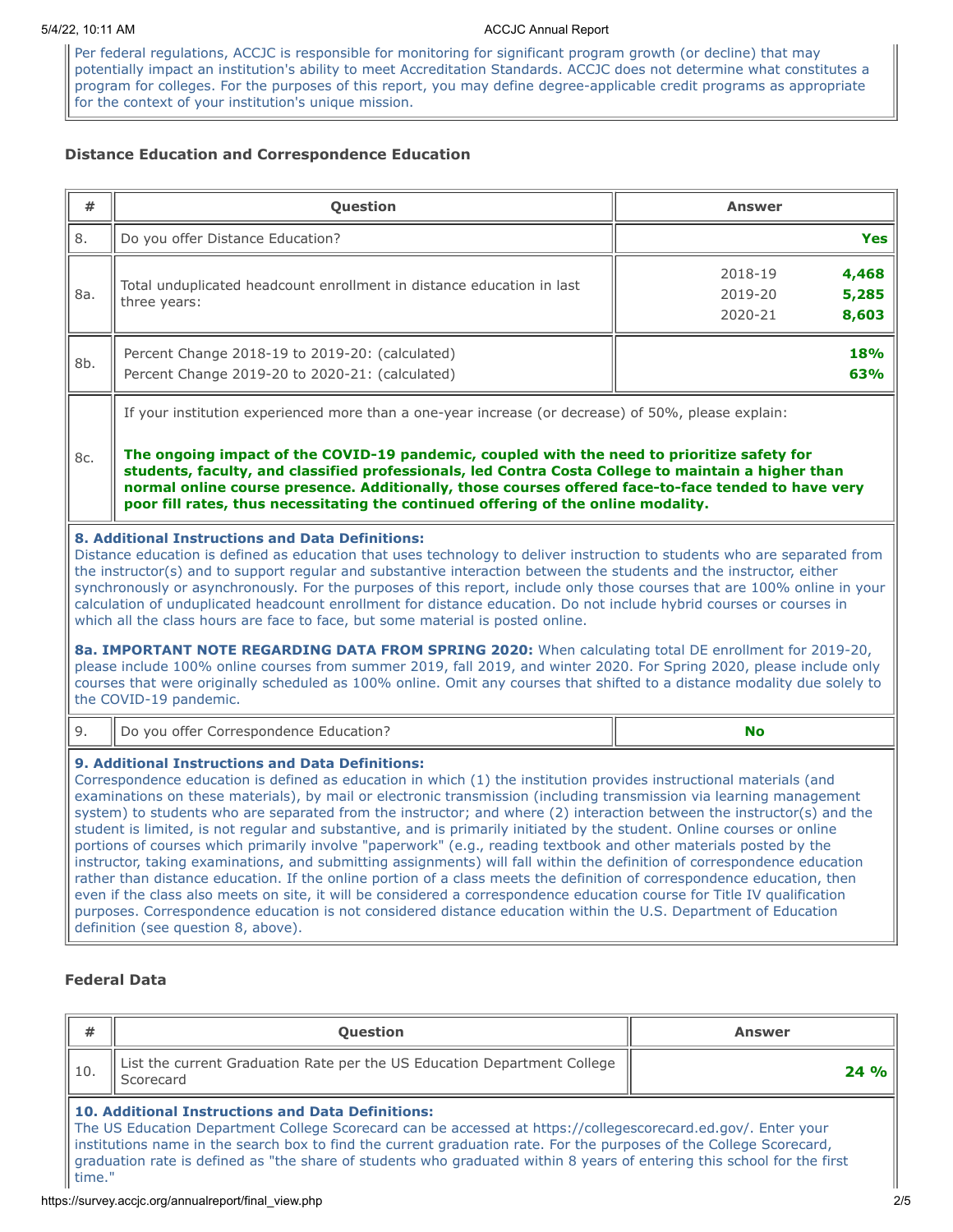Requirement 19.

| 11.                                                                                                                                                                                                                                                                                                                                                                                                                                        | If your college relies on another source for reporting success metrics,<br>please identify the source (select one).                         |                                                                                        |  |  |  |  |
|--------------------------------------------------------------------------------------------------------------------------------------------------------------------------------------------------------------------------------------------------------------------------------------------------------------------------------------------------------------------------------------------------------------------------------------------|---------------------------------------------------------------------------------------------------------------------------------------------|----------------------------------------------------------------------------------------|--|--|--|--|
| 12.                                                                                                                                                                                                                                                                                                                                                                                                                                        | Please provide a link to the exact page on your institution's website that<br>displays its most recent listing of student achievement data. | https://www.contracosta.ed<br>u/about/accreditation/institut  <br>ional-effectiveness/ |  |  |  |  |
| <b>12. Additional Instructions and Data Definitions:</b><br>ACCJC will include a link to this page in your institution\'s entry in the ACCJC Directory of Accredited Institutions<br>(https://accic.org/find-an-institution). This reporting and monitoring requirement supports ACCJC\'s recognition by the<br>Council of Higher Education Accreditation (CHEA) and is aligned with ACCJC\'s Accreditation Standard I.C.3 and Eligibility |                                                                                                                                             |                                                                                        |  |  |  |  |

# **Institution Set Standards for Student Achievement**

| #                                                                                                                                                                 | Question                                                                                                                                                                                                                                                                                                                                                                                                                                                 | <b>Answer</b>                 |             |         |  |  |  |
|-------------------------------------------------------------------------------------------------------------------------------------------------------------------|----------------------------------------------------------------------------------------------------------------------------------------------------------------------------------------------------------------------------------------------------------------------------------------------------------------------------------------------------------------------------------------------------------------------------------------------------------|-------------------------------|-------------|---------|--|--|--|
|                                                                                                                                                                   | <b>Course Completion Rates</b>                                                                                                                                                                                                                                                                                                                                                                                                                           |                               |             |         |  |  |  |
|                                                                                                                                                                   | List your Institution-Set Standard (floor) for successful                                                                                                                                                                                                                                                                                                                                                                                                | 2018-19                       | 2019-20     | 2020-21 |  |  |  |
| 13.                                                                                                                                                               | student course completion rate:                                                                                                                                                                                                                                                                                                                                                                                                                          | 71 %                          | <b>70 %</b> | 71 %    |  |  |  |
|                                                                                                                                                                   |                                                                                                                                                                                                                                                                                                                                                                                                                                                          | 2018-19                       | 2019-20     | 2020-21 |  |  |  |
| 13a.                                                                                                                                                              | List your stretch goal (aspirational) for successful<br>student course completion rate:                                                                                                                                                                                                                                                                                                                                                                  | 73 %                          | 73 %        | 73 %    |  |  |  |
|                                                                                                                                                                   |                                                                                                                                                                                                                                                                                                                                                                                                                                                          |                               |             |         |  |  |  |
| 13b.                                                                                                                                                              | List the actual successful student course completion                                                                                                                                                                                                                                                                                                                                                                                                     | 2018-19                       | 2019-20     | 2020-21 |  |  |  |
|                                                                                                                                                                   | rate:                                                                                                                                                                                                                                                                                                                                                                                                                                                    | 71 %                          | <b>70 %</b> | 71 %    |  |  |  |
|                                                                                                                                                                   | <b>13. Additional Instructions and Data Definitions:</b><br>For the purposes of this report, the successful course completion rate is calculated as the number of student completions<br>with a grade of C or better divided by the number of students enrolled in the course. If your institution calculates<br>successful course completion differently, you may respond using your local calculation and describe your methodology in<br>Question 20. |                               |             |         |  |  |  |
|                                                                                                                                                                   | <b>Certificates</b>                                                                                                                                                                                                                                                                                                                                                                                                                                      |                               |             |         |  |  |  |
| 14.                                                                                                                                                               | Type of Institute-set standard for certificates:                                                                                                                                                                                                                                                                                                                                                                                                         | <b>Number of certificates</b> |             |         |  |  |  |
|                                                                                                                                                                   | If Number-Other or Percent-other, please describe:                                                                                                                                                                                                                                                                                                                                                                                                       |                               |             |         |  |  |  |
| 14a.                                                                                                                                                              |                                                                                                                                                                                                                                                                                                                                                                                                                                                          | 2018-19                       | 2019-20     | 2020-21 |  |  |  |
|                                                                                                                                                                   | List your Institution-Set Standard (floor) for certificates:                                                                                                                                                                                                                                                                                                                                                                                             | 511                           | 511         | 511     |  |  |  |
|                                                                                                                                                                   | List your stretch goal (aspirational) for certificates:                                                                                                                                                                                                                                                                                                                                                                                                  | 2018-19                       | 2019-20     | 2020-21 |  |  |  |
| 14b.                                                                                                                                                              |                                                                                                                                                                                                                                                                                                                                                                                                                                                          | 639                           | 639         | 639     |  |  |  |
|                                                                                                                                                                   |                                                                                                                                                                                                                                                                                                                                                                                                                                                          | 2018-19                       | 2019-20     | 2020-21 |  |  |  |
| 14c.                                                                                                                                                              | List actual number or percentage of certificates:                                                                                                                                                                                                                                                                                                                                                                                                        | 511                           | 847         | 791     |  |  |  |
| <b>14. Additional Instructions and Data Definitions:</b><br>For purposes of this report, include only those certificates which are awarded with 16 or more units. |                                                                                                                                                                                                                                                                                                                                                                                                                                                          |                               |             |         |  |  |  |
|                                                                                                                                                                   | <b>Associate Degree (A.A./A.S.)</b>                                                                                                                                                                                                                                                                                                                                                                                                                      |                               |             |         |  |  |  |
| 15.                                                                                                                                                               | Type of Institute-set standard for degrees awarded:                                                                                                                                                                                                                                                                                                                                                                                                      | <b>Number of degrees</b>      |             |         |  |  |  |
|                                                                                                                                                                   | If Number-Other or Percent-other, please describe:                                                                                                                                                                                                                                                                                                                                                                                                       |                               |             |         |  |  |  |
| 15a.                                                                                                                                                              | List your Institution-Set Standard (floor) for degrees:                                                                                                                                                                                                                                                                                                                                                                                                  | 2018-19                       | 2019-20     | 2020-21 |  |  |  |
|                                                                                                                                                                   |                                                                                                                                                                                                                                                                                                                                                                                                                                                          | 882                           | 882         | 882     |  |  |  |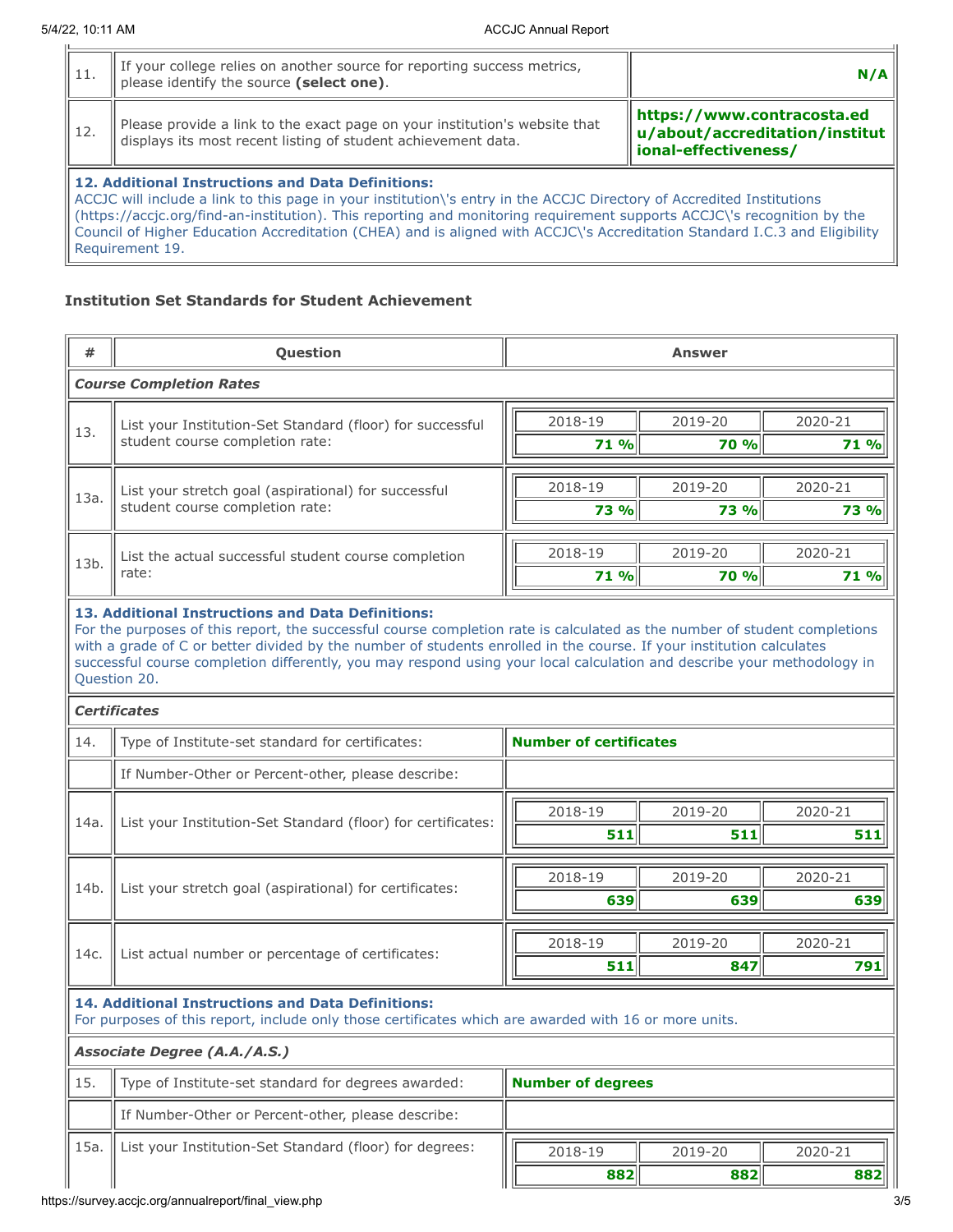## 5/4/22, 10:11 AM ACCJC Annual Report

|                 |                                                                                                                                                                                                                                                                                                                                                                                                  |                                                        |                                                                        |                                                           |                     | 2018-19                         |                                        |             | 2019-20                                      | 2020-21                                |                                         |  |
|-----------------|--------------------------------------------------------------------------------------------------------------------------------------------------------------------------------------------------------------------------------------------------------------------------------------------------------------------------------------------------------------------------------------------------|--------------------------------------------------------|------------------------------------------------------------------------|-----------------------------------------------------------|---------------------|---------------------------------|----------------------------------------|-------------|----------------------------------------------|----------------------------------------|-----------------------------------------|--|
| 15b.            | List your stretch goal (aspirational) for degrees:                                                                                                                                                                                                                                                                                                                                               |                                                        |                                                                        | 1,103                                                     |                     | 1,103                           |                                        |             | 1,103                                        |                                        |                                         |  |
|                 |                                                                                                                                                                                                                                                                                                                                                                                                  |                                                        |                                                                        |                                                           |                     |                                 |                                        |             |                                              |                                        |                                         |  |
| 15c.            | List actual number or percentage of degrees:                                                                                                                                                                                                                                                                                                                                                     |                                                        |                                                                        |                                                           | 2018-19             |                                 |                                        | 2019-20     | 2020-21                                      |                                        |                                         |  |
|                 |                                                                                                                                                                                                                                                                                                                                                                                                  |                                                        |                                                                        |                                                           |                     | 882                             | 958                                    |             |                                              | 883                                    |                                         |  |
|                 | <b>Bachelor's Degree (B.A./B.S.)</b>                                                                                                                                                                                                                                                                                                                                                             |                                                        |                                                                        |                                                           |                     |                                 |                                        |             |                                              |                                        |                                         |  |
| 16.             | Does your college offer a Bachelor's Degree (B.A./B.S.)?                                                                                                                                                                                                                                                                                                                                         |                                                        |                                                                        |                                                           | <b>No</b>           |                                 |                                        |             |                                              |                                        |                                         |  |
| <b>Transfer</b> |                                                                                                                                                                                                                                                                                                                                                                                                  |                                                        |                                                                        |                                                           |                     |                                 |                                        |             |                                              |                                        |                                         |  |
| 17.             | Type of Institute-set standard for transfers:                                                                                                                                                                                                                                                                                                                                                    |                                                        |                                                                        |                                                           |                     | <b>Number of transfers</b>      |                                        |             |                                              |                                        |                                         |  |
|                 | If Number-Other or Percent-other, please describe:                                                                                                                                                                                                                                                                                                                                               |                                                        |                                                                        |                                                           |                     |                                 |                                        |             |                                              |                                        |                                         |  |
|                 | List your Institution-Set Standard (floor) for the                                                                                                                                                                                                                                                                                                                                               |                                                        |                                                                        |                                                           |                     | 2018-19                         |                                        |             | 2019-20                                      | 2020-21                                |                                         |  |
| 17a.            | students who transfer to a 4-year college/university:                                                                                                                                                                                                                                                                                                                                            |                                                        |                                                                        |                                                           |                     |                                 | 409                                    |             | 409                                          |                                        | 409                                     |  |
|                 |                                                                                                                                                                                                                                                                                                                                                                                                  |                                                        |                                                                        |                                                           |                     |                                 |                                        |             |                                              |                                        |                                         |  |
| 17b.            | List your stretch goal (aspirational) for the students who                                                                                                                                                                                                                                                                                                                                       |                                                        |                                                                        |                                                           |                     | 2018-19                         |                                        | 2019-20     |                                              |                                        | 2020-21                                 |  |
|                 | transfer to a 4-year college/university:                                                                                                                                                                                                                                                                                                                                                         |                                                        |                                                                        |                                                           |                     |                                 | 511                                    |             | 511                                          |                                        | 511                                     |  |
|                 | List actual number or percentage of students who<br>transfer to a 4-year college/university:                                                                                                                                                                                                                                                                                                     |                                                        |                                                                        |                                                           |                     | 2018-19                         |                                        | 2019-20     |                                              | 2020-21                                |                                         |  |
| 17d.            |                                                                                                                                                                                                                                                                                                                                                                                                  |                                                        |                                                                        |                                                           |                     |                                 | 409                                    |             | 460                                          |                                        | N/A                                     |  |
|                 | <b>Licensure Examination Pass Rates</b>                                                                                                                                                                                                                                                                                                                                                          |                                                        |                                                                        |                                                           |                     |                                 |                                        |             |                                              |                                        |                                         |  |
| 18.             | Program<br><b>Nursing (Associate</b>                                                                                                                                                                                                                                                                                                                                                             | Exam<br>(National,<br>State,<br>Other)<br><b>State</b> | Institution-<br>Set standard ((Aspirational)<br>$(\%)($ Floor)<br>90 % |                                                           |                     | Stretch<br>Goal $(\% )$<br>92 % | 2018-19<br>Pass Rate<br>(%)            |             | 2019-20<br>Pass Rate<br>( %)<br>88 %<br>86 % |                                        | 2020-21<br>Pass Rate<br>(9/0)<br>82.5 % |  |
|                 | <b>Degree Nursing)</b><br><b>Certified Nursing</b><br><b>Assisting (CNA)</b>                                                                                                                                                                                                                                                                                                                     | <b>State</b>                                           |                                                                        | 90%                                                       |                     | 92%                             |                                        | 67 %        | 86 %                                         |                                        | 82.3 %                                  |  |
|                 | <b>Emergency Medical</b><br>Technician                                                                                                                                                                                                                                                                                                                                                           | <b>National</b>                                        | 70 %                                                                   |                                                           |                     | <b>75 %</b>                     |                                        | <b>56 %</b> | 67%                                          |                                        | 86 %                                    |  |
|                 | 18. Additional Instructions and Data Definitions:<br>Report only those programs for which a license or other similar examination is required before students can qualify for<br>employment in their chosen field of study, and where there were at least 10 students who completed the program in the<br>designated year.<br><b>Employment rates for Career and Technical Education students</b> |                                                        |                                                                        |                                                           |                     |                                 |                                        |             |                                              |                                        |                                         |  |
| 19.             | Job placement rates for students completing certificate programs and CTE (career-technical education) degrees for<br>last three years available data:                                                                                                                                                                                                                                            |                                                        |                                                                        |                                                           |                     |                                 |                                        |             |                                              |                                        |                                         |  |
|                 | Institution-<br>Set standard<br>$(%)$ (Floor)<br>Program                                                                                                                                                                                                                                                                                                                                         |                                                        | Stretch<br>Goal (%)                                                    | 2018-19 Job<br>(Aspirational)<br>Placement<br>Rate $(% )$ |                     |                                 | 2019-20 Job<br>Placement Rate<br>(9/0) |             |                                              | 2020-21 Job<br>Placement Rate<br>(9/0) |                                         |  |
|                 | <b>Accounting</b>                                                                                                                                                                                                                                                                                                                                                                                |                                                        | 73 %                                                                   |                                                           | 75 %                | 77.78 %                         |                                        | 57.14 %     |                                              |                                        | $n/a$ %                                 |  |
|                 | <b>Administration of Justice</b><br><b>Automotive Technology</b>                                                                                                                                                                                                                                                                                                                                 |                                                        | 73 %<br><b>73 %</b>                                                    |                                                           | 75 %<br><b>75 %</b> |                                 | 100 %<br>95 %                          |             | 81.25 %<br>86.36 %                           |                                        | $n/a$ %<br>$n/a$ %                      |  |
|                 | <b>Automotive Collision and</b><br>Repair                                                                                                                                                                                                                                                                                                                                                        |                                                        | <b>73 %</b>                                                            |                                                           | <b>75 %</b>         |                                 | 100 %                                  |             | 84.62 %                                      |                                        | $n/a$ %                                 |  |
|                 | <b>Business Administration</b>                                                                                                                                                                                                                                                                                                                                                                   |                                                        | <b>73 %</b>                                                            |                                                           | <b>75 %</b>         |                                 | 100 %                                  |             | 83.33 %                                      |                                        | $n/a$ %                                 |  |
|                 |                                                                                                                                                                                                                                                                                                                                                                                                  |                                                        |                                                                        |                                                           |                     |                                 |                                        |             |                                              |                                        |                                         |  |

https://survey.accjc.org/annualreport/final\_view.php 4/5